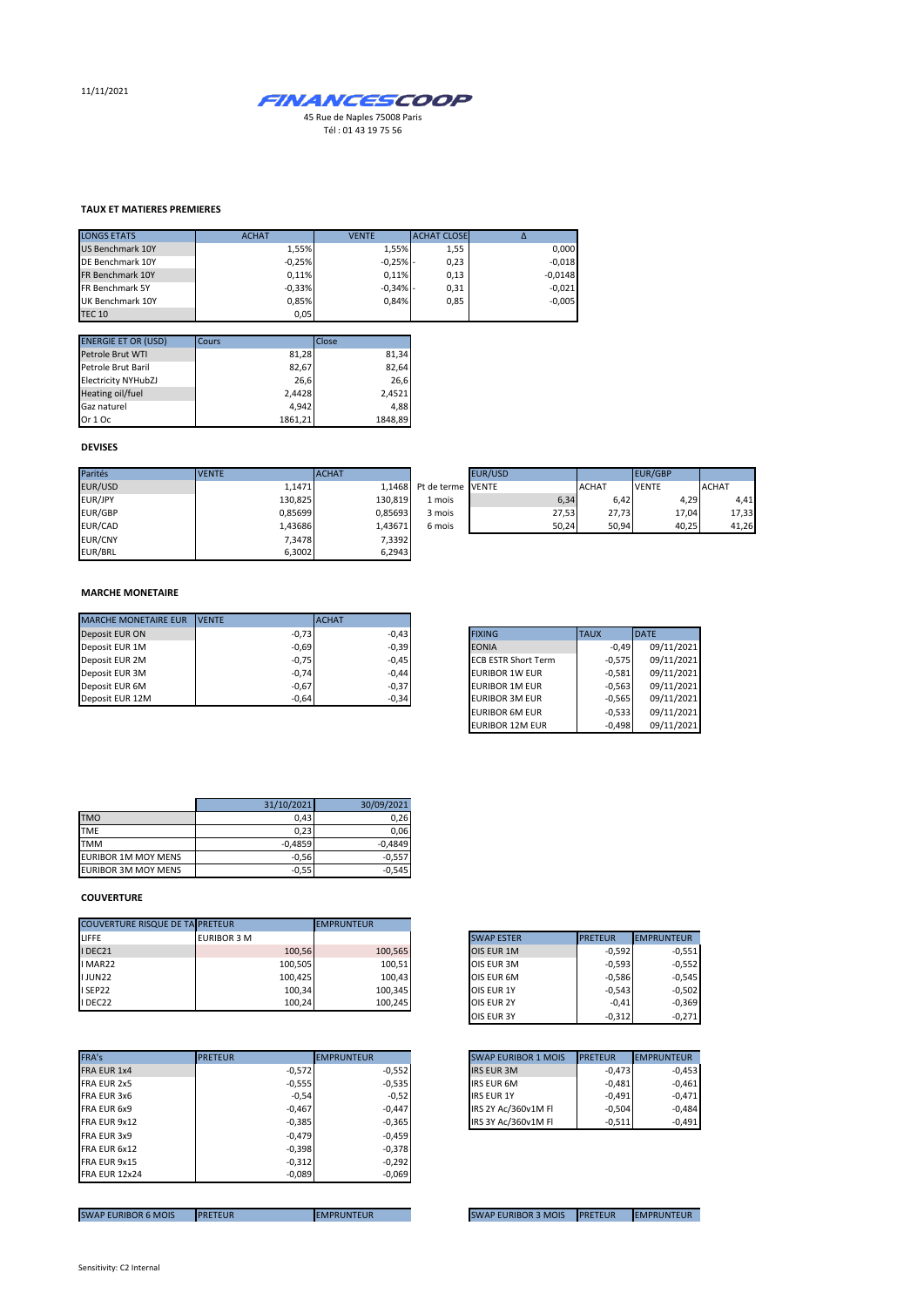| <b>IRS EUR 1Y</b>  | $-0,3861$ | $-0,3461$ | <b>IRS EUR 1Y</b>  | $-0.5081$ | $-0,4681$ |
|--------------------|-----------|-----------|--------------------|-----------|-----------|
| <b>IRS EUR 2Y</b>  | $-0,3924$ | $-0,3524$ | <b>IRS EUR 2Y</b>  | $-0.3274$ | $-0,2874$ |
| <b>IRS EUR 3Y</b>  | $-0,3768$ | $-0,3368$ | <b>IRS EUR 3Y</b>  | $-0,2049$ | $-0,1649$ |
| <b>IRS EUR 4Y</b>  | $-0,352$  | $-0,312$  | <b>IRS EUR 4Y</b>  | $-0.1475$ | $-0,1075$ |
| <b>IRS EUR 5Y</b>  | $-0,3179$ | $-0.2779$ | <b>IRS EUR 5Y</b>  | $-0,1023$ | $-0,0623$ |
| <b>IRS EUR 6Y</b>  | $-0,2773$ | $-0,2373$ | <b>IRS EUR 6Y</b>  | $-0,0589$ | $-0,0189$ |
| <b>IRS EUR 7Y</b>  | $-0.2313$ | $-0,1913$ | <b>IRS EUR 7Y</b>  | $-0,0112$ | 0,0288    |
| <b>IRS EUR 10Y</b> | $-0,0748$ | $-0,0348$ | <b>IRS EUR 10Y</b> | 0.1427    | 0,1827    |

| <b>TAUX EURIBOR</b>      | 09/11/2021 | 08/11/2021 | Δ        |
|--------------------------|------------|------------|----------|
| <b>EURIBOR 1W EUR</b>    | $-0,58$    | $-0,57$    | $-0,009$ |
| <b>EURIBOR 1M EUR</b>    | $-0,56$    | $-0,57$    | 0,010    |
| <b>EURIBOR 3M EUR</b>    | $-0,57$    | $-0,57$    | 0,007    |
| <b>EURIBOR 6M EUR</b>    | $-0,53$    | $-0,54$    | 0,004    |
| <b>EURIBOR 12M EUR</b>   | $-0,50$    | $-0,50$    | 0,003    |
|                          | 10/11/2021 | 09/11/2021 |          |
| <b>XEU Benchmark 2Y</b>  | $-0,76$    | $-0,77$    | 0,019    |
| <b>XEU Benchmark 3Y</b>  | $-0,72$    | $-0,75$    | 0,026    |
| <b>XEU Benchmark 4Y</b>  | $-0,69$    | $-0,74$    | 0,046    |
| <b>XEU Benchmark 5Y</b>  | $-0,57$    | $-0,62$    | 0,048    |
| <b>XEU Benchmark 6Y</b>  | $-0,51$    | $-0,57$    | 0,057    |
| <b>XEU Benchmark 7Y</b>  | $-0,46$    | $-0,51$    | 0,056    |
| <b>XEU Benchmark 8Y</b>  | $-0,08$    | $-0,15$    | 0,064    |
| <b>XEU Benchmark 9Y</b>  | 0,01       | $-0,06$    | 0,065    |
| XEU Benchmark 10Y        | $-0,25$    | $-0,30$    | 0,056    |
| <b>XEU Benchmark 12Y</b> | 0,26       | 0,20       | 0,062    |
| <b>XEU Benchmark 15Y</b> | $-0,09$    | $-0,14$    | 0,053    |
| XEU Benchmark 20Y        | $-0,13$    | $-0,18$    | 0,050    |
| <b>TEC 30</b>            | 0,72       | 0,74       | $-0,020$ |
|                          |            |            |          |
|                          |            |            |          |



| <b>EURIBOR3M</b>      |            |                 |          |         |                   |       |
|-----------------------|------------|-----------------|----------|---------|-------------------|-------|
| <b>EURIBOR 3M EUR</b> | $-0,565$   |                 |          |         |                   |       |
| LIFFE EURIBOR3M/ROLLS | 11/11/2021 | 10/11/2021 TAUX |          | Δ       | TAUX VEILLE A/FIX |       |
| IDEC21                | 100,56     | 100,56          | $-0,560$ | 101,120 | $-0,560$          | 0,005 |
| I MAR22               | 100.505    | 100,515         | $-0,505$ | 101,010 | $-0,515$          | 0,060 |
| <b>IJUN22</b>         | 100,425    | 100,445         | $-0,425$ | 100,850 | $-0,445$          | 0,140 |
| I SEP22               | 100.345    | 100,365         | $-0,345$ | 100,690 | $-0,365$          | 0,220 |
| DEC22                 | 100,245    | 100,275         | $-0,245$ | 100,490 | $-0,275$          | 0,320 |
| I MAR23               | 100,11     | 100,16          | $-0,110$ | 100,220 | $-0,160$          | 0,455 |
| <b>IJUN23</b>         | 100,03     | 100,095         | $-0,030$ | 100,060 | $-0,095$          | 0,535 |
| I SEP23               | 99.975     | 100.045         | 0,025    | 99,950  | $-0,045$          | 0,590 |
| DEC23                 | 99,925     | 100             | 0,075    | 99,850  | 0,000             | 0,640 |
| I MAR24               | 99,9       | 99,975          | 0,100    | 99,800  | 0,025             | 0,665 |
| <b>IJUN24</b>         | 99,885     | 99,955          | 0,115    | 99,770  | 0,045             | 0,680 |
| I SEP24               | 99,88      | 99,945          | 0,120    | 99,760  | 0,055             | 0,685 |



| 1,6000<br>09/11/2021<br>08/11/2021<br>Δ<br>1,4000<br>0,072<br>0,0723<br>0.0720<br>0,091<br>0,0893<br>0,0911<br>1.2000<br>0,1129<br>0,1136<br>0.114<br>1,0000<br>0,146<br>0,1495<br>0,1456 |                           | <b>Belle</b> |  |  |
|-------------------------------------------------------------------------------------------------------------------------------------------------------------------------------------------|---------------------------|--------------|--|--|
|                                                                                                                                                                                           | <b>TAUX US EMPRUNTEUR</b> |              |  |  |
|                                                                                                                                                                                           |                           |              |  |  |
|                                                                                                                                                                                           | Libor 1 Week/USD          |              |  |  |
|                                                                                                                                                                                           | LIBOR USD 1M              |              |  |  |
|                                                                                                                                                                                           | LIBOR 2M USD              |              |  |  |
|                                                                                                                                                                                           | LIBOR 3M USD              |              |  |  |